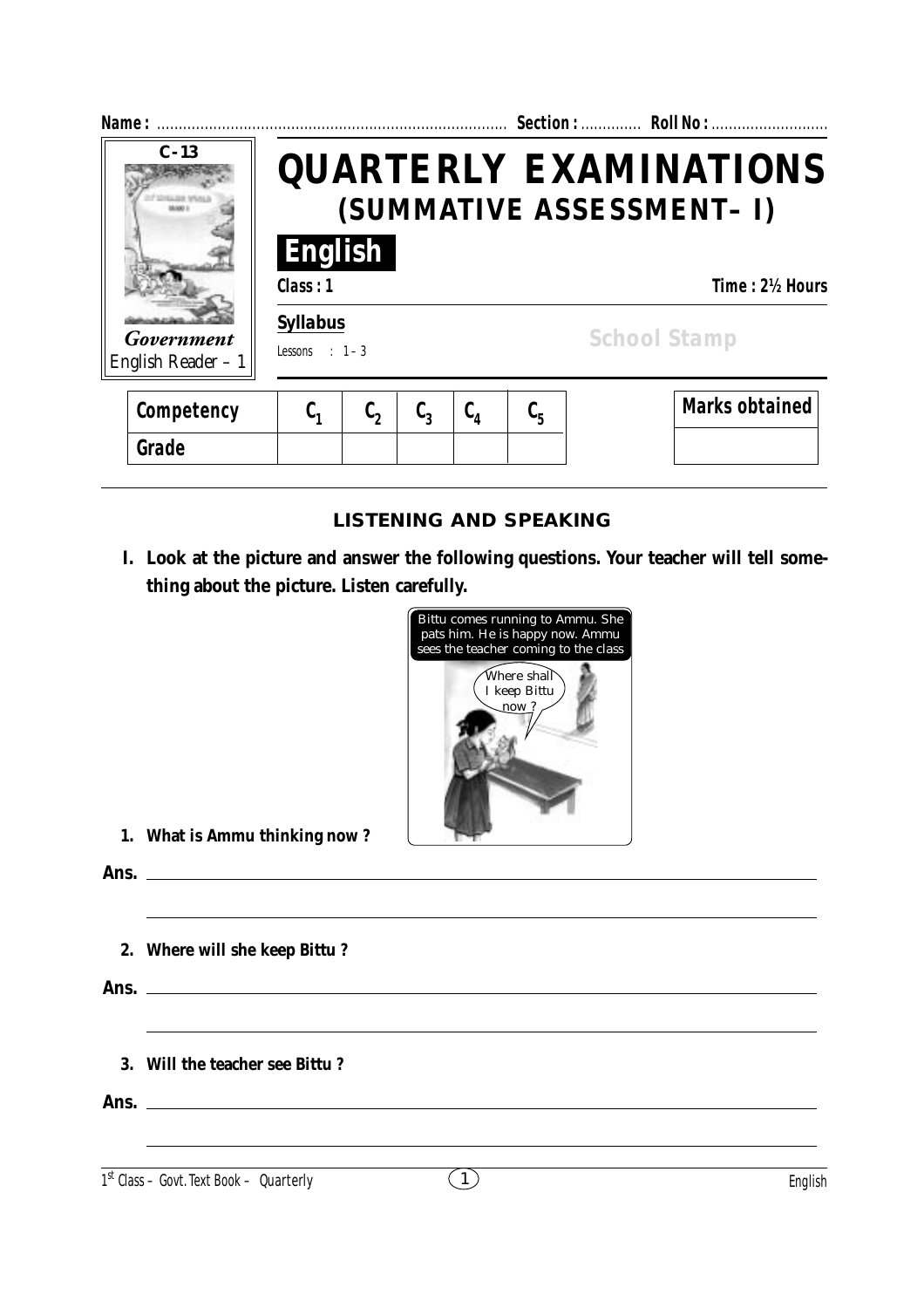**II. Look at the picture and answer the following questions.**



 **READING & RESPONDING**

**I. Collect the pictures of any two vehicles and paste them here. Write their names and talk about them in the group.**



**1. 2.**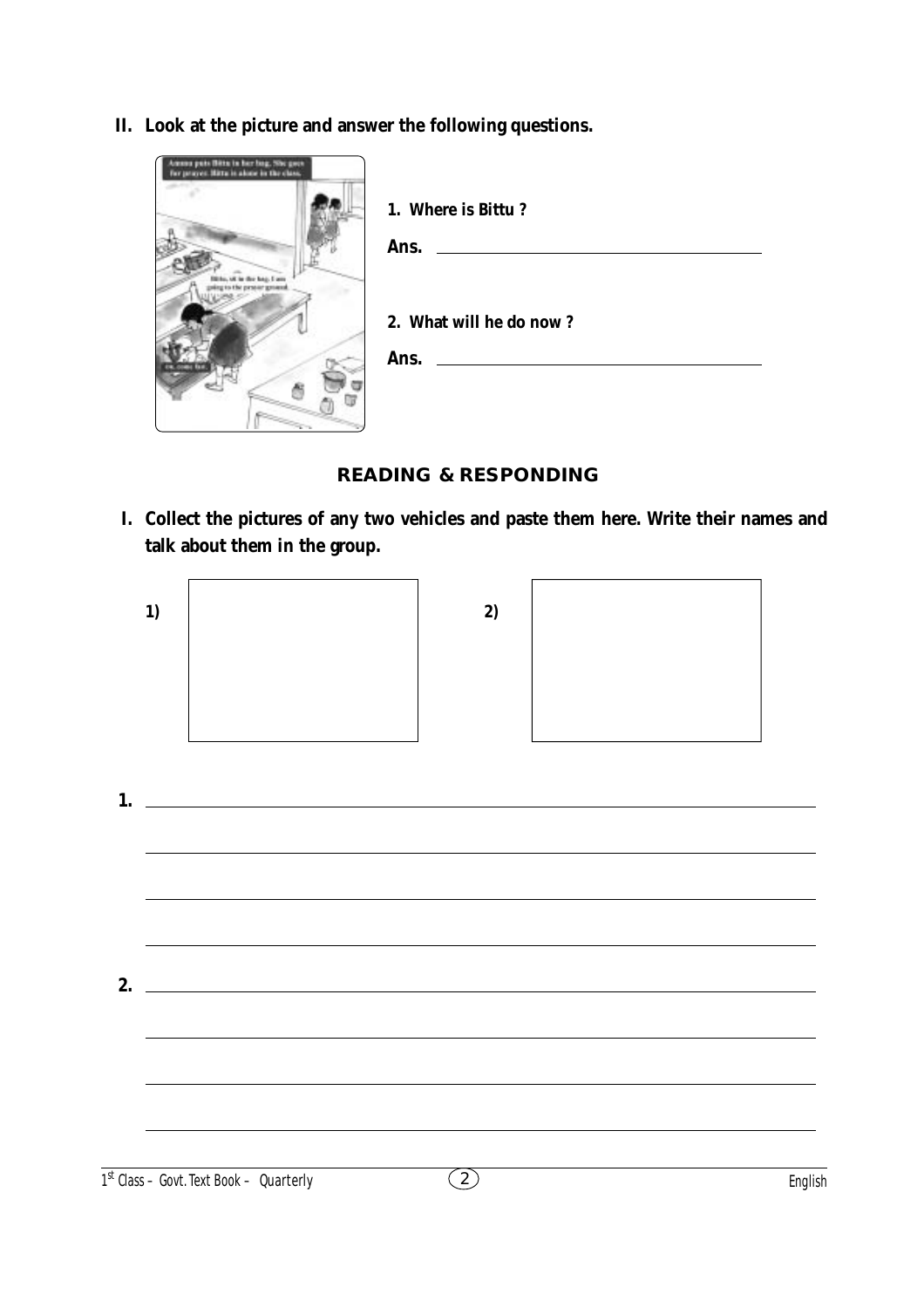|    |      | II. Answer the following questions.                                                                                   |  |  |  |  |  |  |  |  |
|----|------|-----------------------------------------------------------------------------------------------------------------------|--|--|--|--|--|--|--|--|
|    |      | 1) What is Ganga saying?                                                                                              |  |  |  |  |  |  |  |  |
|    | Ans. | <u> 1989 - Andrea Stadt, fransk politiker (d. 1989)</u>                                                               |  |  |  |  |  |  |  |  |
|    |      | 2) Who is Eswar?                                                                                                      |  |  |  |  |  |  |  |  |
|    | Ans. | <u> 1989 - Andrea Andrew Maria (h. 1989).</u>                                                                         |  |  |  |  |  |  |  |  |
|    |      | 3) How do you go to school?                                                                                           |  |  |  |  |  |  |  |  |
|    | Ans. | <u> 1989 - Johann Barbara, martin amerikan basal dan berasal dan berasal dalam basal dan berasal dalam berasal da</u> |  |  |  |  |  |  |  |  |
|    |      | 4) Who is Ammu's grandmother?                                                                                         |  |  |  |  |  |  |  |  |
|    | Ans. | <u> 1989 - Johann Harry Harry Harry Harry Harry Harry Harry Harry Harry Harry Harry Harry Harry Harry Harry Harry</u> |  |  |  |  |  |  |  |  |
|    |      | 5) Will Doggy catch the squirrel?                                                                                     |  |  |  |  |  |  |  |  |
|    | Ans. | <u> 1989 - Johann Harry Harry Harry Harry Harry Harry Harry Harry Harry Harry Harry Harry Harry Harry Harry Harry</u> |  |  |  |  |  |  |  |  |
|    |      | <b>WRITING</b>                                                                                                        |  |  |  |  |  |  |  |  |
| I. |      | Write the names of your friends.                                                                                      |  |  |  |  |  |  |  |  |
|    |      | $\begin{tabular}{c} 1) \end{tabular}$                                                                                 |  |  |  |  |  |  |  |  |
|    |      |                                                                                                                       |  |  |  |  |  |  |  |  |
|    |      |                                                                                                                       |  |  |  |  |  |  |  |  |
|    |      |                                                                                                                       |  |  |  |  |  |  |  |  |
|    |      |                                                                                                                       |  |  |  |  |  |  |  |  |
| П. |      | My family members.<br>Who are there in your family?                                                                   |  |  |  |  |  |  |  |  |
|    |      |                                                                                                                       |  |  |  |  |  |  |  |  |